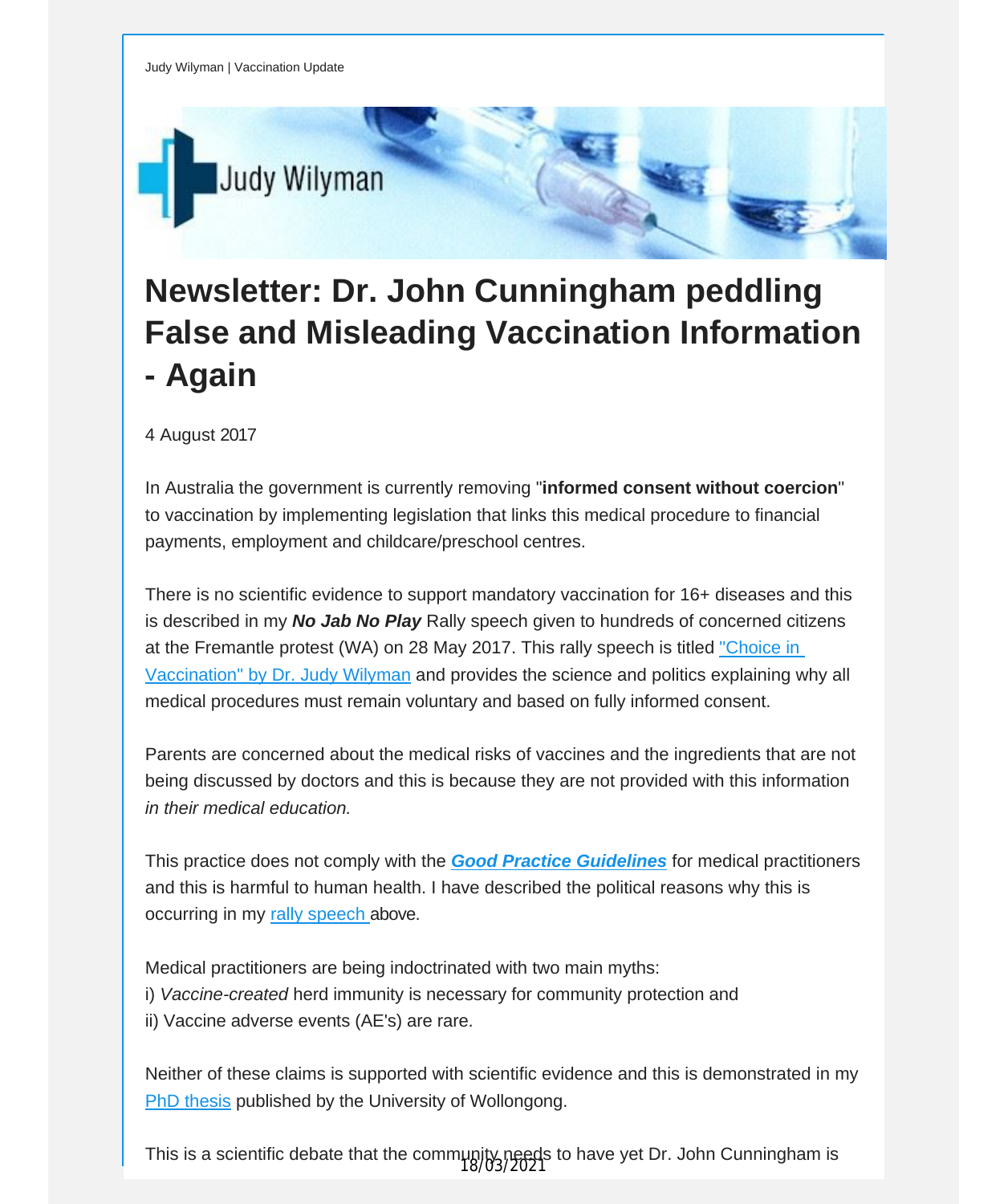suppressing this debate with false and misleading information in the [mainstream media.](http://vaccinationdecisions.us8.list-manage.com/track/click?u=f20605fde3732e41929f4a3f2&id=9e2cda2f4c&e=fec8337d3c) On 2 August 2017 the movie '[Vaxxed: From Cover-Up to Catastrophe'](http://vaccinationdecisions.us8.list-manage1.com/track/click?u=f20605fde3732e41929f4a3f2&id=00161457bd&e=fec8337d3c) was held at the Village Crown Casino Cinemas in Melbourne. This documentary is about a US CDC researcher who is concerned about the causal link that was discovered between the MMR vaccine and autism in a CDC sponsored study in 2001.

Dr. John Cunningham and his colleagues in organised lobby group's (*The Australian Skeptics Inc*, SAVN, *Friends of Science in Medicine* (FSM) are promoting industry interests in government policies. They are not promoting public health in these policies *because they are ignoring the deaths and chronic illness (autism)* that has significantly increased in children in direct correlation with the increased emphasis on vaccines in the 1990's. This correlation has never been investigated with randomised controlled clinical trials.

This illness is now described as the "new norm" and *if* it occurs after vaccination it is described as a '*coincidence*'. This is not compatible with scientific methodology and it is not an evidence-based policy.

Here is the false information Dr. John Cunningham, a leader of the SAVN lobby group (an offshoot of the Australian Skeptics Inc - that is not a scientific organisation) has provided in the [mainstream media:](http://vaccinationdecisions.us8.list-manage2.com/track/click?u=f20605fde3732e41929f4a3f2&id=304e4d5585&e=fec8337d3c)

- 1. He is described as a "leading Australian immunisation expert" yet he is a 'Melbourne Orthopaedic Surgeon' and has no special qualifications or formal publications in vaccination/immunisation or policy on his website. He received an Order of Australia medal in "science and immunisation" in January 2016 - one week after publishing *unsupported* [and derogatory information](http://vaccinationdecisions.us8.list-manage.com/track/click?u=f20605fde3732e41929f4a3f2&id=b7f3e63729&e=fec8337d3c) about vaccination research supported by academics at the University of Wollongong. This OAM was promoted by the *Australian Skeptics Inc* - a non-scientific pro-vaccine lobby group.
- 2. That the Vaxxed film is an 'anti-vaccination' film.
- 3. He argues that it endangers public health yet the opposite is true not debating this information endangers public health.
- 4. That Andrew Wakefield's 1998 MMR vaccine/autism study has been 'debunked'.
- 5. That the claims about MMR vaccine causing autism are 'false'.
- 6. That Vaxxed was "one of the most dangerous films he had come across".
- 7. That the academics and professionals involved with this film shouldn't be able to have a platform to screen this film.
- 8. "Babies will die if they are not vaccinated"
- 9. "These sorts of lies and misinformation are a threat to public heath ......"

Dr. John Cunningham's information is lies and misinformation. He said that "the film had the potential to harm generations of children in Australia" and that "We are living in an era when people are dying needlessly". However, the opposite is true. If people do not see this film and make their own assessment of the research then there is the potential to harm *another generation of children* in Australia and people will continue to die needlessly (and be harmed) if they are not informed of this research by US CDC researchers.

Death and disability are associated with all vaccines and the promotion of multiple vaccines in mandatory and coercive government legislation in genetically diverse populations *is a danger to human health***.** Open and transparent debate on all the scientific research is essential to protect public health.